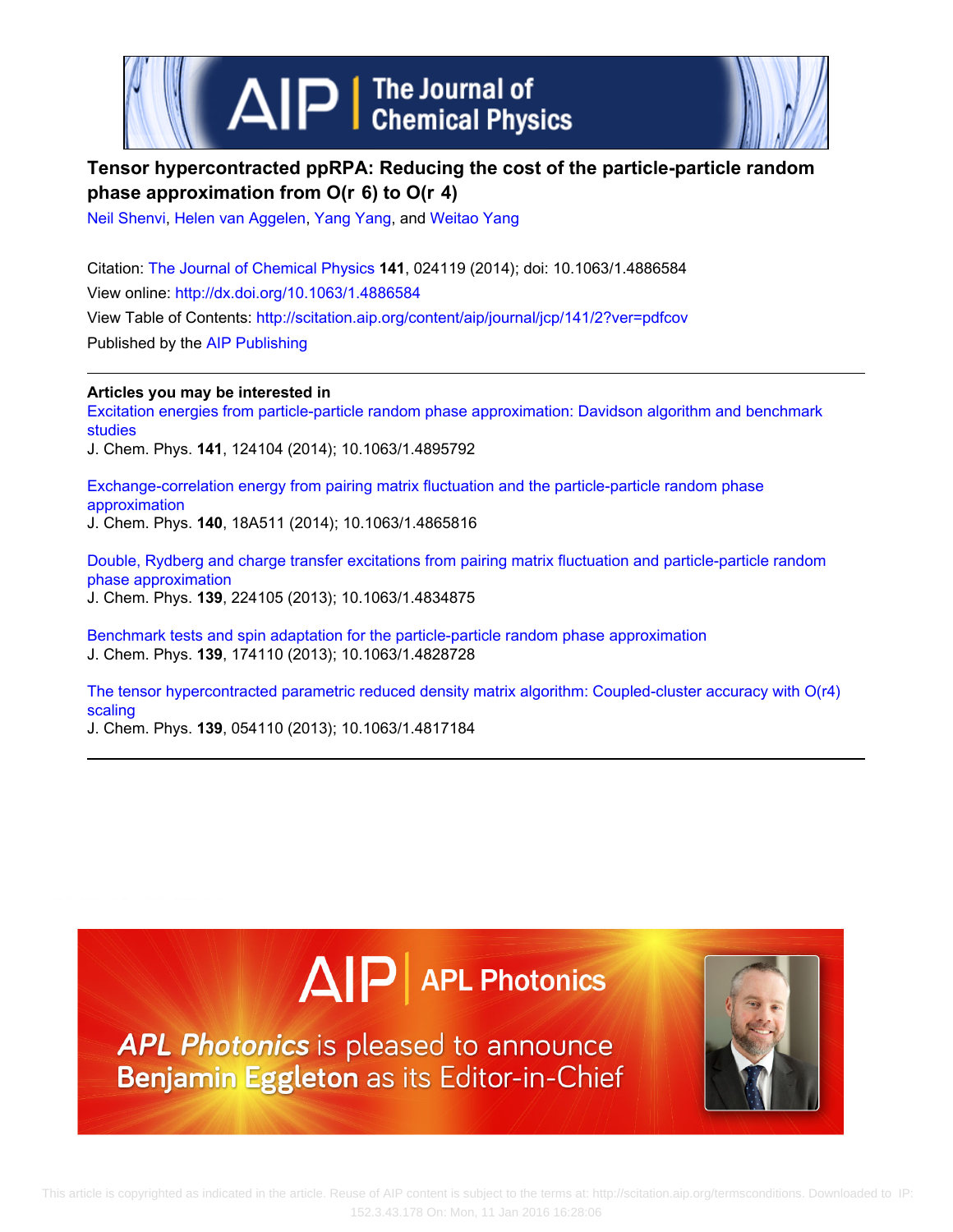

### **[Tensor hypercontracted ppRPA: Reducing the cost of the particle-particle](http://dx.doi.org/10.1063/1.4886584) [random phase approximation from](http://dx.doi.org/10.1063/1.4886584)**  $O(r^6)$  **to**  $O(r^4)$

Neil Shenvi,<sup>1</sup> Helen van Aggelen,<sup>2</sup> Yang Yang,<sup>1</sup> and Weitao Yang<sup>1</sup> <sup>1</sup>*Department of Chemistry, Duke University, Durham, NC 27708, USA* <sup>2</sup>*Department of Chemistry, Princeton University, Princeton, New Jersey 08544, USA*

(Received 8 April 2014; accepted 22 June 2014; published online 14 July 2014)

In recent years, interest in the random-phase approximation (RPA) has grown rapidly. At the same time, tensor hypercontraction has emerged as an intriguing method to reduce the computational cost of electronic structure algorithms. In this paper, we combine the particle-particle random phase approximation with tensor hypercontraction to produce the tensor-hypercontracted particle-particle RPA (THC-ppRPA) algorithm. Unlike previous implementations of ppRPA which scale as  $O(r^6)$ , the THC-ppRPA algorithm scales asymptotically as only  $O(r^4)$ , albeit with a much larger prefactor than the traditional algorithm. We apply THC-ppRPA to several model systems and show that it yields the same results as traditional ppRPA to within mH accuracy. Our method opens the door to the development of post-Kohn Sham functionals based on ppRPA without the excessive asymptotic cost of traditional ppRPA implementations. *© 2014 AIP Publishing LLC*. [\[http://dx.doi.org/10.1063/1.4886584\]](http://dx.doi.org/10.1063/1.4886584)

#### **I. INTRODUCTION**

The random phase approximation (RPA) was originally derived in the context of a homogeneous electron gas over 60 years ago.<sup>1,[2](#page-7-1)</sup> Although there are multiple forms of the RPA, research has largely focused on the particle-hole RPA (which is often referred to in the literature simply as the "RPA" without qualification). Despite some initial success, its application to quantum chemistry was largely overshadowed by the successful development of coupled-cluster theory in the 1970s and 1980s. However, the last 15 years have seen a renewal of interest in the RPA. $3-6$  $3-6$  The RPA is attractive in part because it can capture long-range dispersive interactions,  $\frac{7}{3}$  has no static correlation error, $9-12$  $9-12$  and does not experience divergence for materials with small band-gaps.<sup>[5](#page-7-8)</sup> One of the more interesting theoretical developments to emerge from the study of the RPA was the realization that the phRPA could be rewritten in terms of coupled-cluster theory.<sup>[13](#page-7-9)</sup> This correspondence was used by several authors $13, 14$  $13, 14$  to develop efficient algorithms for the solution of the phRPA equations.

More recently, our group has examined the particle-particle RPA (ppRPA).<sup>[15](#page-7-11)[–19](#page-7-12)</sup> Initial results indicate that, like the phRPA, the ppRPA has several interesting properties as a density functional, and is more accurate than the phRPA for a variety of chemical problems.<sup>15, [18](#page-7-13)</sup> The ppRPA successfully captures the known fractional-spin and fractional charge constraints on the exact functional, as seen in its correct dissociation of  $H_2^+$ ,  $H_2$ , and  $He_2^+$ .<sup>[15](#page-7-11)</sup> The ppRPA also does not suffer from instabilities like the phRPA with exchange (RPAX).<sup>[19](#page-7-12)</sup>

Like the phRPA, the ppRPA can be rewritten as a coupled-cluster-like equation, in this case one which only includes so-called "ladder" terms. $16, 20$  $16, 20$  One shortcoming of the ppRPA is that the particular form taken by its ladder-coupledcluster-like equations make it resistant to the techniques used to achieve an  $O(r^4)$  scaling for the phRPA, where *r* is the size of the basis set. Whether the ppRPA is written in its matrix form, in its coupled-cluster form, or in its linear, doubleintegral form,  $15, 19$  $15, 19$  all methods used for its solution thus far require  $O(r^6)$  operations, provided that the number of holes and particles both scale as  $O(r)$ . In this paper, we will show that a recently developed form of tensor compression can reduce this scaling from  $O(r^6)$  to  $O(r^4)$  with minimal reduction of accuracy.

Tensor compression decomposes high-rank tensors, which are abundant in electronic structure theory, into lower rank tensors. One well-known example of tensor compression is the resolution-of-identity (RI) technique for the compression of the 2-electron repulsion integral (ERI) tensor

$$
\epsilon_{kl}^{ij} = \int \int d\mathbf{r} d\mathbf{r}' \phi_i^*(\mathbf{r}) \phi_k(\mathbf{r}) \frac{1}{|\mathbf{r} - \mathbf{r}'|} \phi_j^*(\mathbf{r}') \phi_l(\mathbf{r}'). \tag{1}
$$

RI methods such as RI-SVS or RI-V express this rank-4 tensor as the product of rank-3 and rank-2 tensors $2^{1-25}$  $2^{1-25}$  $2^{1-25}$ 

<span id="page-1-0"></span>
$$
\epsilon_{kl}^{ij} = \sum_{P,Q=1}^{P_R} v_{ik}^P J_{PQ} v_{jl}^Q.
$$
 (2)

If the number of auxiliary functions  $P_R = r(r + 1)/2$ , then Eq. [\(2\)](#page-1-0) is an equality; if  $P_H < r(r + 1)/2$ , then the equality in Eq. [\(2\)](#page-1-0) is only approximate. However, the locality of the atomic orbitals makes it possible to obtain a very good approximation with only a small number of auxiliary functions, usually  $P_R \approx 4r$ .

Tensor hypercontraction goes one step further than RI techniques in that it expresses high-rank tensors entirely in terms of rank-2 tensors. $26-28$  $26-28$  For example, the THC expression for the ERI tensor is

<span id="page-1-1"></span>
$$
\epsilon_{kl}^{ij} = \sum_{P,Q=1}^{P_H} h_{ip} h_{kp} H_{PQ} h_{jQ} h_{lQ}.
$$
 (3)

As in the case of RI techniques, the use of  $P_H = r(r)$ + 1)/2 auxiliary functions will guarantee an exact representation of the ERI tensor. In practice, it has been shown that only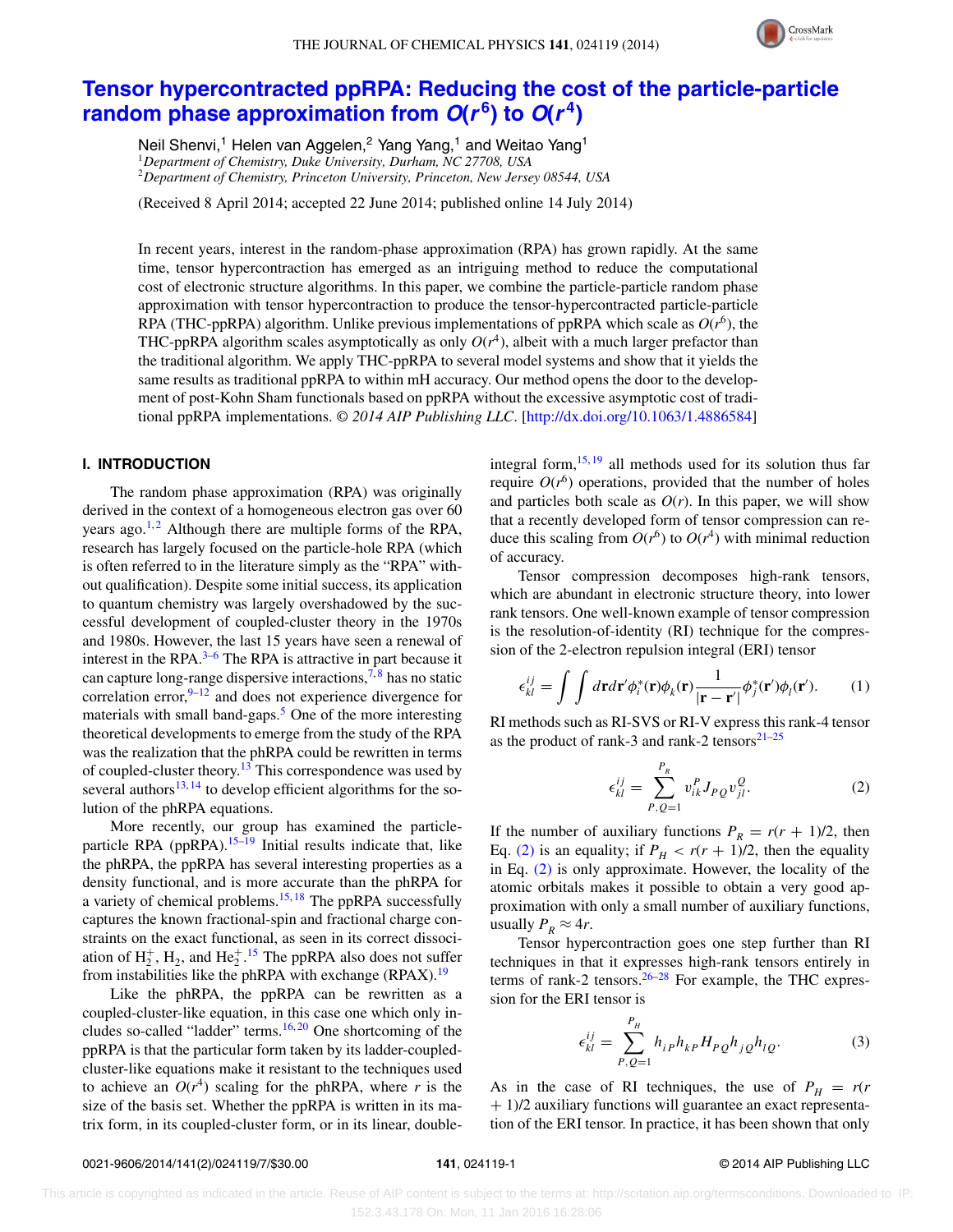$P_H = O(r)$  auxiliary functions are needed to obtain a good approximation to the ERI tensor, due again to the locality of the atomic orbitals.<sup>26</sup>

The THC of the ERIs can be obtained in two steps. First, we select a desired atomic basis (e.g., cc-pVDZ) and apply the standard RI-V method to decompose the ERIs in terms of  $P_R$  auxiliary functions in the corresponding auxiliary basis (e.g., cc-pVDZ-RI) from the EMSL basis set library, $^{29}$  $^{29}$  $^{29}$  yielding a decomposition of the form in Eq. [\(2\).](#page-1-0) This step can be performed in  $O(r^4)$  operations. We then perform a nonlinear fitting procedure to approximate the rank-3 tensor  $v_{ik}^P$  as a product of two rank-2 tensors. Neither of these tensors is specified in advance; they are obtained through finding the best least-squares fit to the tensor  $v_{ik}^P$ . This step is described in detail in Ref. [30](#page-7-21) and also requires  $O(r^4)$  operations, so that the entire THC decomposition procedure scales as  $O(r<sup>4</sup>)$ . One added advantage of the THC decomposition is that orbital rotations of the ERI tensor can be performed in  $O(r^3)$  operations by simply applying the orbital rotation matrix to the rank-2 tensor  $h_{ip}$ .

Tensor hypercontraction can be applied to other objects in electronic structure theory besides the ERI tensor, especially to excitation tensors  $T_{ij}^{ab}$  such as those found in CISD,  $31$ CCSD,<sup>[28](#page-7-19)</sup> CC2,<sup>[32](#page-7-23)</sup> p2RDM theory,<sup>30</sup> and phRPA theory.<sup>[14](#page-7-10)</sup> In all of these examples, it was found that the excitation tensor could be compressed accurately using only  $P_A = O(r)$  auxiliary functions rather than the  $P_A = O(r^2)$  auxiliary functions needed for an exact representation of the tensor. When both the excitation tensor and the ERI tensor were compressed, the asymptotic cost of the resulting algorithm was generally reduced by a factor of  $r^2$ . For example, it was found that the CISD, CCSD, and p2RDM algorithms—which all scale as  $O(r^6)$  in their traditional implementations—can be reduced in cost to a scaling of  $O(r^4)$  by writing both the ERI tensor  $\epsilon_{kl}^{ij}$ and the excitation tensor  $T_{ij}^{ab}$  as a THC. In this paper, we will apply THC to the ppRPA algorithm. Consistent with these previous results, we find that: (1) the excitation tensor  $T_{ij}^{ab}$ used in ppRPA can be accurately compressed using only  $\dot{P}_A$  $= O(r)$  auxiliary functions, and (2) the use of THC reduces the asymptotic scaling of the algorithm from  $O(r^6)$  to  $O(r^4)$ .

The remainder of our paper will be organized as follows: in Sec. [II,](#page-2-0) we will describe the THC-ppRPA algorithm. In Sec. [III,](#page-4-0) we will present the results of applying the THCppRPA algorithm to several sets of small molecules, hydrogen chains, and alkanes, comparing our results to the exact ppRPA results obtained through traditional methods. We will show that only a linear number of auxiliary functions are needed to obtain good accuracy and that, when a linear number of auxiliary functions is used, the algorithm does indeed scale as  $O(r<sup>4</sup>)$ . In Sec. [IV,](#page-5-0) we will present our conclusions and areas for future work.

#### <span id="page-2-0"></span>**II. ALGORITHM**

#### **A. Traditional ppRPA**

There are several equivalent formulations of the ppRPA equations,  $15$  but we will use the formulation in terms of a Ricatti equation, as described in Refs. [14](#page-7-10) and [20.](#page-7-15) After some rearrangement, we find that the solution of the ppRPA equations requires us to solve

<span id="page-2-1"></span>
$$
T_{ij}^{ab} = -\frac{1}{\epsilon_a + \epsilon_b - \epsilon_i - \epsilon_j}
$$
  
 
$$
\times (\epsilon_{ij}^{ab} + T_{cd}^{ab} \epsilon_{ij}^{cd} + \epsilon_{kl}^{ab} T_{ij}^{kl} + T_{kl}^{ab} \epsilon_{cd}^{kl} T_{ij}^{cd}).
$$
 (4)

Here,  $\epsilon_a$  and  $\epsilon_i$  are the orbital energies of the unoccupied and occupied orbitals *a* and *i* in the reference state. Note that this reference state can be chosen to be either the Hartree-Fock state or a Kohn-Sham reference state using some particular DFT functional. The use of Kohn-Sham reference systems can be justified based on the formulation of time-dependent DFT on the pairing field. $33$  Although this approach is not common practice in coupled cluster theory, DFT references are often used in Green's function methods, including the RPA. When we solve Eq. [\(4\)](#page-2-1) for the excitation tensor  $T_{ij}^{ab}$ , the ppRPA correlation energy is given by

$$
E_c = \frac{1}{4} \sum_{ijab} \epsilon_{ij}^{ab} T_{ij}^{ab}.
$$
 (5)

When spin is taken into account, the RPA equations for closed-shell singlet systems separate into two different channels: a same-spin *αα* channel and an opposite-spin *αβ* channel. The *ββ* channel is identical to the *αα* channel since the *α* and *β* spins are equivalent for singlets. Furthermore, the solution  $\alpha \alpha T$  of the same-spin equations is simply the antisymmetrized version of the solution *αβ T* of the opposite-spin equations such that the total correlation energy can be written as

<span id="page-2-2"></span>
$$
E_c = \sum_{ijab} \epsilon_{ij}^{ab} \left( 2^{\alpha \beta} T_{ij}^{ab} - {\alpha \beta} T_{ij}^{ba} \right),\tag{6}
$$

where the second term captures the effects of exchange and could be dropped to implement an exchange-free DFT functional. Because of this simplification, we will first calculate the solution  $\alpha \beta T$  of the opposite-spin channel and then use this solution to calculate the energy in both the opposite-spin and same-spin channels. Although there is no reason that our method cannot be applied to non-singlet states, we will assume for the remainder of the paper that we are dealing with closed-shell singlets to avoid the costs and complications of higher spin states.

In the traditional implementation of the algorithm, Eq. [\(4\)](#page-2-1) can be solved iteratively in much the same way that coupledcluster equations are solved. Assuming that  $T_{ij}^{ab}$  is small, we can adopt the following approach:

- <span id="page-2-3"></span>1. Set <sup>(0)</sup> $T_{ij}^{ab} = 0, n = 1.$ 2. Calculate  $(T_{ij}^{ab} = -\frac{1}{\epsilon_a + \epsilon_b - \epsilon_i - \epsilon_j}$  $\left(\epsilon_{ij}^{ab} + \frac{(n-1)}{T_{cd}^{ab}}\epsilon_{ij}^{cd}\right)$  $+\epsilon_{kl}^{ab(n-1)}T_{ij}^{kl} + {^{(n-1)}}T_{kl}^{ab}\epsilon_{cd}^{kl(n-1)}T_{ij}^{cd}$ , (7)
- 3. If  $\|^{(n)}T \frac{(n-1)}{T}\|$  is sufficiently small or some maximum number of iterations has been reached, then stop. Otherwise, set  $n \to n + 1$  and return to step 2.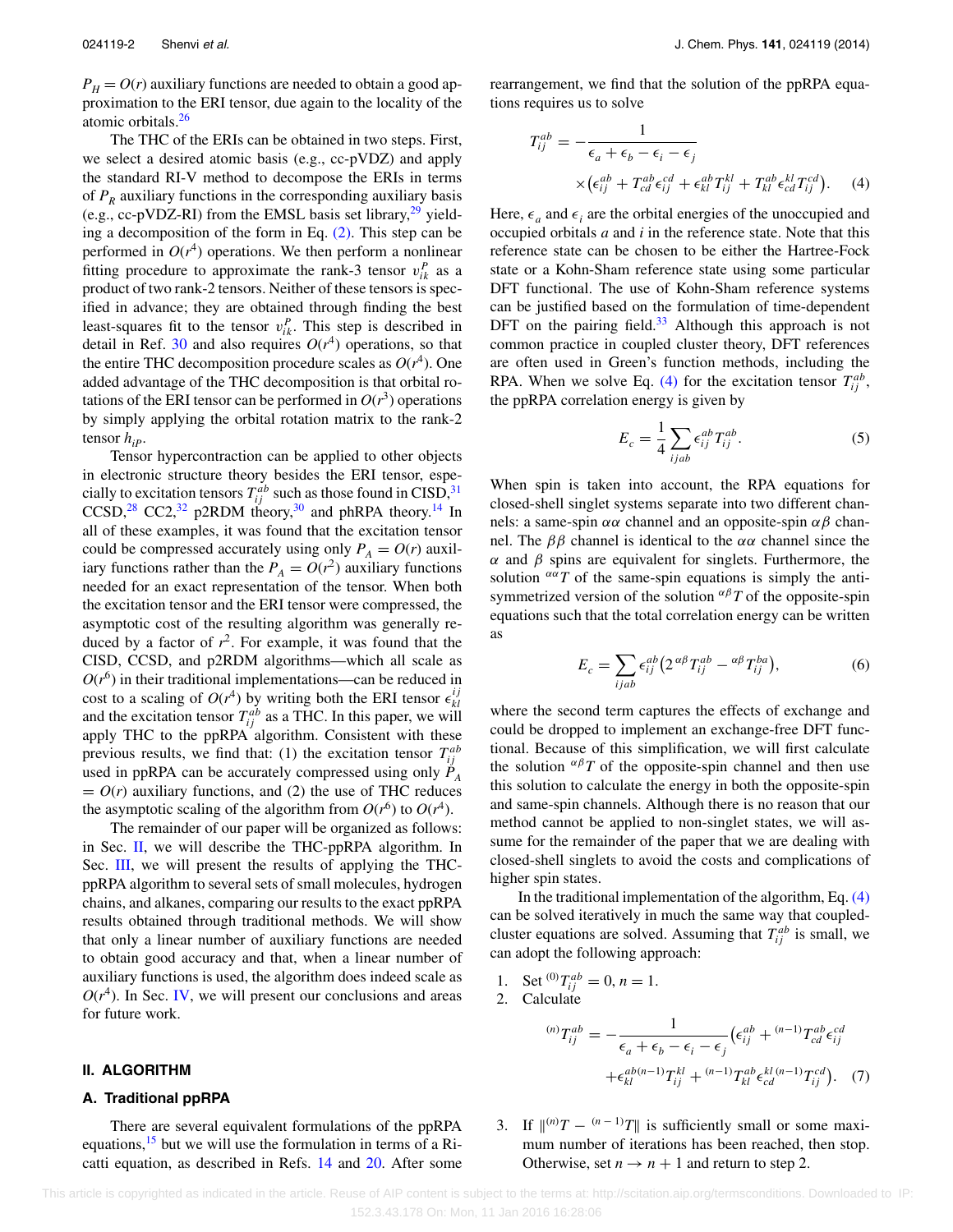Although this method will work, it will unavoidably scale as  $O(r^6)$  because step 2 requires the matrix multiplication of  $\epsilon$ and *T*, both of which are  $O(r^2) \times O(r^2)$  matrices. To achieve a speed-up using THC methodology, we need to avoid explicit evaluation or multiplication of the matrices  $\epsilon$  and *T*. Fortunately, it is possible to adapt the iterative methodology outlined above to create an efficient algorithm, which we de-scribe in Sec. [II B.](#page-3-0)

#### <span id="page-3-0"></span>**B. THC methodology**

To achieve a speed-up for our algorithm, both  $\epsilon$  and  $T$ must be written in THC form. There exist numerous methodologies for writing the ERI tensor  $\epsilon_{kl}^{ij}$  as a tensor hyper-contraction<sup>26, [27,](#page-7-25) [30,](#page-7-21) [34,](#page-7-26) [35](#page-7-27)</sup> and research into making this process more efficient is ongoing. Details of our methodology for decomposing the ERI tensor are given in Ref. [30;](#page-7-21) for our current work, we will simply assume that the molecular ERI tensor has been expressed as a THC of the form in Eq. [\(3\)](#page-1-1) using  $P_H = O(r)$  auxiliary functions through one of the available methods.

Next, we have to represent the excitation tensor  $T_{ij}^{ab}$  as a THC. We slightly modify the THC structure in Eq. [\(3\)](#page-1-1) to take into account the symmetry of  $T_{ij}^{ab}$ 

<span id="page-3-1"></span>
$$
T_{ij}^{ab} = \sum_{P,Q=1}^{P_A} y_{aP} x_{iP} z_{PQ} y_{bQ} x_{jQ}.
$$
 (8)

In Eq.  $(8)$ , the matrix  $z_{PO}$  is symmetric such that the symmetry  $(a, i) \leftrightarrow (b, j)$  is preserved. We also recall that the antisymmetry of  $a \leftrightarrow b$  and  $i \leftrightarrow j$  need not be taken into account since we are solving only the opposite-spin channel; the correlation energy of the same-spin channel will be included at the end of the calculation when we evaluate Eq. [\(6\).](#page-2-2)

As we said, in order to achieve an improvement in algorithmic efficiency, we must avoid any explicit evaluation of  $T_{ij}^{ab}$  from its THC components; all quantities must be calculated as functions of the THC components  $x_{iP}$ ,  $y_{aP}$ , and  $z_{PQ}$ without ever explicitly generating *T*. To do so, we take a cue from previous uses of THC and recast our problem as a functional minimization. We can define the cost function *J*

<span id="page-3-2"></span>
$$
J^{(n)}T) = \sum_{abij} \left( (\epsilon_a + \epsilon_b - \epsilon_i - \epsilon_j)^{(n)} T_{ij}^{ab} - f_{ij}^{ab} \left( {}^{(n-1)}T \right) \right)^2,
$$
\n(9)

where

$$
f_{ij}^{ab}(^{(n-1)}T) = -(\epsilon_{ij}^{ab} + \epsilon_{cd}^{ab(n-1)}T_{ij}^{cd} + \epsilon_{kl}^{ab(n-1)}T_{ij}^{kl} + {^{(n-1)}T_{kl}^{ab}}\epsilon_{cd}^{kl(n-1)}T_{ij}^{cd}).
$$
 (10)

But if we remember that both  $T_{ij}^{ab}$  and  $\epsilon_{kl}^{ij}$  can be written as tensor hypercontractions, then  $J$  can be written as a function of  $x_{ip}$ ,  $y_{ap}$ , and  $z_{PO}$  without any explicit reference to *T*. Thus, we can minimize  $\mathrm{Eq.} (9)$  $\mathrm{Eq.} (9)$  with respect to the THC parameters. If we find a solution for which  $J = 0$ , then we have solved the iterative Ricatti question in Eq. [\(7\).](#page-2-3)

To make our iterative procedure more stable, we add a damping term to Eq.  $(9)$  which tends to lead to smoother convergence. Our final cost function is

<span id="page-3-4"></span>
$$
J(^{(n)}T) = p \sum_{abij} \left( (\epsilon_a + \epsilon_b - \epsilon_i - \epsilon_j)^{(n)} T_{ij}^{ab} - f_{ij}^{ab} (^{(n-1)}T) \right)^2
$$

$$
+ (1-p) \sum_{abij} \left( (\epsilon_a + \epsilon_b - \epsilon_i - \epsilon_j)^{(n)} T_{ij}^{ab} - \binom{(n-1)}{i} T_{ij}^{ab} \right)^2.
$$
(11)

This damping approach is common in Hartree-Fock calculations and adds minimal computational cost to our algorithm. We find that a selection of  $p = 0.5$  is effective at damping oscillations that can occur during iterative optimization.

The cost of our algorithm comes from evaluating the value and gradient of *J* during our minimization procedure. To see that this cost scales as  $O(r^4)$ , we can evaluate the various terms in *J* to see that they require the summation over at most four indices. For instance, one of the terms in our cost function will be  $\sum_{abijcd} (\epsilon_a + \epsilon_b - \epsilon_i - \epsilon_j)^{(n)} T_{ij}^{ab} \epsilon_{cd}^{ab} (n-1) T_{ij}^{cd}$ . Remembering the  $a \leftrightarrow b$ ,  $i \leftrightarrow j$  symmetry of *T* and expressing  $\epsilon$  and *T* in terms of THCs, we obtain

<span id="page-3-3"></span>
$$
\sum_{abijcd} (\epsilon_a + \epsilon_b - \epsilon_i - \epsilon_j)^{(n)} T_{ij}^{ab} \epsilon_{cd}^{ab(n-1)} T_{ij}^{cd} = 2 \sum_{PQRSTU} 2 y e h_{PR} \cdot x x_{PT} \cdot y h_{QS} \cdot x x_{QU} \cdot y h_{TR} \cdot y h_{US} \cdot z_{PQ} \cdot H_{RS} \cdot z_{TU}
$$
  

$$
-2 \sum_{PQRSTU} 2 y h_{PR} \cdot x e x_{PT} \cdot y h_{QS} \cdot x x_{QU} \cdot y h_{TR} \cdot y h_{US} \cdot z_{PQ} \cdot H_{RS} \cdot z_{TU},
$$
 (12)

where we have defined

$$
xx_{PT} = \sum_{i} x_{i} \, \, x_{iT}, \tag{13}
$$

$$
xex_{PT} = \sum_{i} x_{iP} \epsilon_i x_{iT},
$$
 (14)

$$
xh_{PR} = \sum_{i} x_{iP} h_{iR},
$$
\n(15)

$$
yh_{PR} = \sum_{a} y_{aP} h_{aR},
$$
\n(16)

$$
yeh_{PR} = \sum_{a} y_{aP} \epsilon_a h_{aR}.
$$
 (17)

The sum in Eq. [\(12\)](#page-3-3) can be evaluated in  $O(r^4)$  time, provided that the number of auxiliary functions scales as  $P_A = O(r)$ . In contrast, evaluating Eq. [\(12\)](#page-3-3) without using tensor hypercon-

 This article is copyrighted as indicated in the article. Reuse of AIP content is subject to the terms at: http://scitation.aip.org/termsconditions. Downloaded to IP: 152.3.43.178 On: Mon, 11 Jan 2016 16:28:06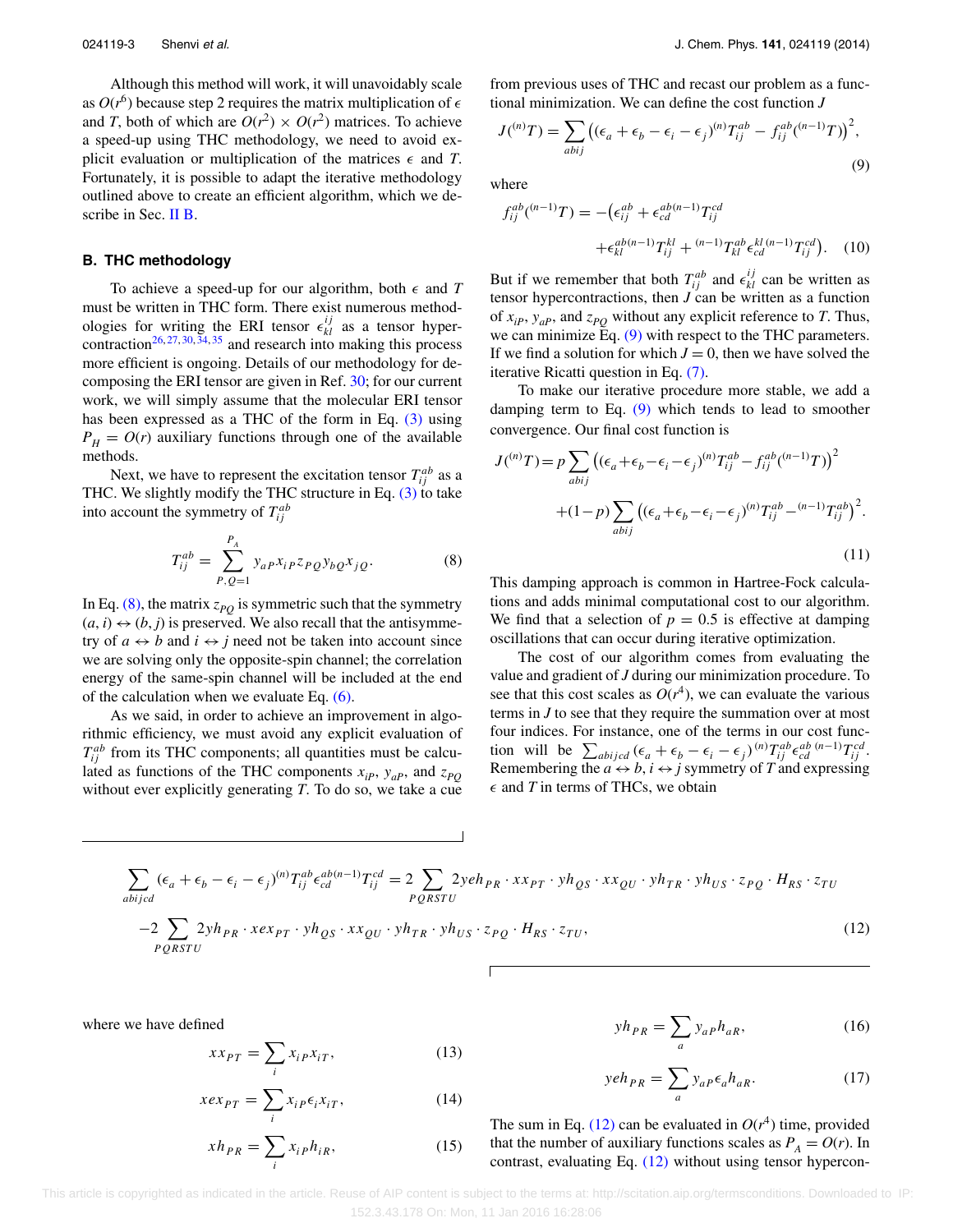<span id="page-4-1"></span>TABLE I. The THC-ppRPA correlation energy in mH for six small molecules in the cc-pVDZ basis as a function of the number of auxiliary functions. The final column lists the result of traditional ppRPA. In all cases, only  $P_A = 40$  auxiliary functions were required for the THC-ppRPA result to converge to within a few mH of the traditional ppRPA correlation energy.

| Molecule       |        |        |        | $P_A = 20$ $P_A = 30$ $P_A = 40$ $P_A = 50$ $P_A = 60$ |        | Exact<br>ppRPA |
|----------------|--------|--------|--------|--------------------------------------------------------|--------|----------------|
| $CH2(r = 25)$  | 75.85  | 79.64  | 79.90  | 79.92                                                  | 79.98  | 79.83          |
| $CO (r = 30)$  | 198.80 | 211.68 | 214.78 | 214.18                                                 | 214.59 | 214.54         |
| $H_2O(r = 25)$ | 148.79 | 155.33 | 154.83 | 154.97                                                 | 154.97 | 154.76         |
| $HCN(r = 35)$  | 178.75 | 201.77 | 207.88 | 208.99                                                 | 209.03 | 208.68         |
| $N_2(r = 30)$  | 209.47 | 224.03 | 227.84 | 228.22                                                 | 227.89 | 227.69         |
| $NH_2(r = 30)$ | 128.80 | 139.21 | 140.60 | 140.48                                                 | 140.39 | 140.21         |

traction requires the summation over the six indices *a*, *b*, *c*, *d*, *i*, *j* and  $O(r^6)$  time. If we similarly expand the other terms in Eq. [\(11\),](#page-3-4) we find that *J* and its gradients *dJ*/*dx*, *dJ*/*dy*, *dJ*/*dz* can all be evaluated in  $O(r^4)$  time, provided that both  $P_A$  and  $P_H$  scale as  $O(r)$ .

Based on our discussion above, the THC-ppRPA algorithm can be outlined as follows:

- 1. Randomly initialize  $^{(0)}x_{ip}$  and  $^{(0)}y_{ap}$ . Set  $^{(0)}z_{po}=0$  and  $n=1$ .
- 2. Minimize the objective function  $J^{(n)}T$  in Eq. [\(11\)](#page-3-4) with respect to  $^{(n)}x_{iP}$ ,  $^{(n)}y_{aP}$ , and  $^{(n)}z_{PQ}$ .
- 3. If  $\|^{(n)}T \frac{(n-1)}{T}\|$  is sufficiently small, then stop. Otherwise, set  $n \to n + 1$  and return to step 2.
- 4. Calculate  $E_c$  from Eq. [\(6\)](#page-2-2)

#### <span id="page-4-0"></span>**III. RESULTS**

We applied our THC-ppRPA algorithm to several molecules in a variety of basis sets. First, we considered the calculated correlation energy of six small molecules in the cc-pVDZ basis as a function of  $P_A$ , the size of the auxiliary basis set. Table [I](#page-4-1) shows the results. As the number of auxiliary functions is increased, the correlation energy approaches the traditional ppRPA result. By the time the number of auxiliary functions  $P_A$  is less than twice the size of the basis set size *r*, the correlation energy is within 1 mH of the traditional result, far less than the error of the traditional ppRPA algorithm itself.

<span id="page-4-2"></span>

FIG. 1. The convergence of the THC-ppRPA algorithm with and without a damping term for  $H_2O$  in the cc-pVDZ basis.

<span id="page-4-3"></span>TABLE II. The THC-ppRPA correlation energy in mH for six small molecules in the larger cc-pVTZ basis as a function of the number of auxiliary functions.

| Molecule       |        |        |        |        | $P_A = 30$ $P_A = 50$ $P_A = 70$ $P_A = 90$ $P_A = 110$ | Exact<br>ppRPA |
|----------------|--------|--------|--------|--------|---------------------------------------------------------|----------------|
| $CH2(r = 65)$  | 93.03  | 104.91 | 107.87 | 108.27 | 108.34                                                  | 108.49         |
| $CO (r = 70)$  | 210.79 | 256.53 | 278.91 | 282.59 | 283.68                                                  | 283.03         |
| $H_2O(r = 65)$ | 176.11 | 204.42 | 207.83 | 209.89 | 210.15                                                  | 209.36         |
| $HCN (r = 85)$ | 176.35 | 234.78 | 258.33 | 270.04 | 272.56                                                  | 272.79         |
| $N_2(r = 70)$  | 232.95 | 276.52 | 292.39 | 295.83 | 297.08                                                  | 296.01         |
| $NH_3(r = 80)$ | 154.20 | 176.52 | 172.35 | 185.14 | 186.59                                                  | 186.09         |

We can also examine convergence properties of the THCppRPA algorithm with respect to the number of iterations. Figure [1](#page-4-2) shows the behavior of the THC-ppRPA algorithm with  $P_A = 60$  when applied to  $H_2O$  in the cc-pVDZ basis. Because neither the traditional ppRPA algorithm nor the THCppRPA algorithm is variational, the THC-ppRPA result will not approach the ppRPA result monotonically. However, the correlation energy does eventually converge to the traditional result. Figure [1](#page-4-2) also shows the benefit of including an "antidamping" term in our cost function, which smoothes out oscillations in the convergence.

We observe the same results when we apply our algorithm to the same six molecules in the larger cc-pVTZ basis set. Table [II](#page-4-3) shows the correlation energies in this larger basis. Once again, auxiliary sets of approximately  $P_A = 2r$  functions are sufficient to recover a good approximation to the traditional correlation energy.

These examples are interesting and suggest that the number of auxiliary functions needed to obtain good accuracy is far less than the theoretical limit of  $P_A = r(r + 1)/2$ . However, they are not clear evidence that the THC-ppRPA algorithm provides an asymptotic speed-up over the traditional approach because the number of electrons in a particular molecule is constant as the basis set size is increased. To obtain evidence of genuine asymptotic scaling improvement, we first examine linear hydrogen chains in the cc-pVDZ basis. In these systems, we can tabulate the fraction of the traditional ppRPA correlation energy recovered by the THC-ppRPA as a function of the number of auxiliary functions. Table [III](#page-4-4) shows our

<span id="page-4-4"></span>TABLE III. The percentage of correlation energy recovered by THCppRPA algorithm relative to the traditional ppRPA algorithm for hydrogen chains of length *N* in the cc-pVDZ basis. This table shows that the number of auxiliary functions required to achieve some constant fraction ppRPA energy scales roughly linearly with the size of the system.

| Molecule                    | $P_A = N$ | $P_A = 2N$ | $P_A = 3N$ | $P_A = 4N$ | $P_A = 5N$ |
|-----------------------------|-----------|------------|------------|------------|------------|
| H <sub>2</sub>              | 57.8%     | 90.5%      | 94.6%      | 99.8%      | 100.1%     |
| $H_{\scriptscriptstyle{A}}$ | 50.8%     | 79.2%      | 93.7%      | 98.1%      | 99.8%      |
| $H_6$                       | 41.2%     | 75.0%      | 92.7%      | 98.2%      | 99.8%      |
| $H_{\rm e}$                 | 43.3%     | 73.6%      | 92.9%      | 97.6%      | 99.4%      |
| $H_{10}$                    | 43.4%     | 74.0%      | 92.3%      | 97.0%      | 99.2%      |
| $H_{12}$                    | 40.4%     | 71.0%      | 91.0%      | 96.8%      | 99.2%      |
| $H_{14}$                    | 46.8%     | 74.8%      | 91.2%      | 95.9%      | 98.9%      |
| $H_{16}$                    | 44.2%     | 69.7%      | 90.5%      | 95.9%      | 98.8%      |
|                             |           |            |            |            |            |

 This article is copyrighted as indicated in the article. Reuse of AIP content is subject to the terms at: http://scitation.aip.org/termsconditions. Downloaded to IP: 152.3.43.178 On: Mon, 11 Jan 2016 16:28:06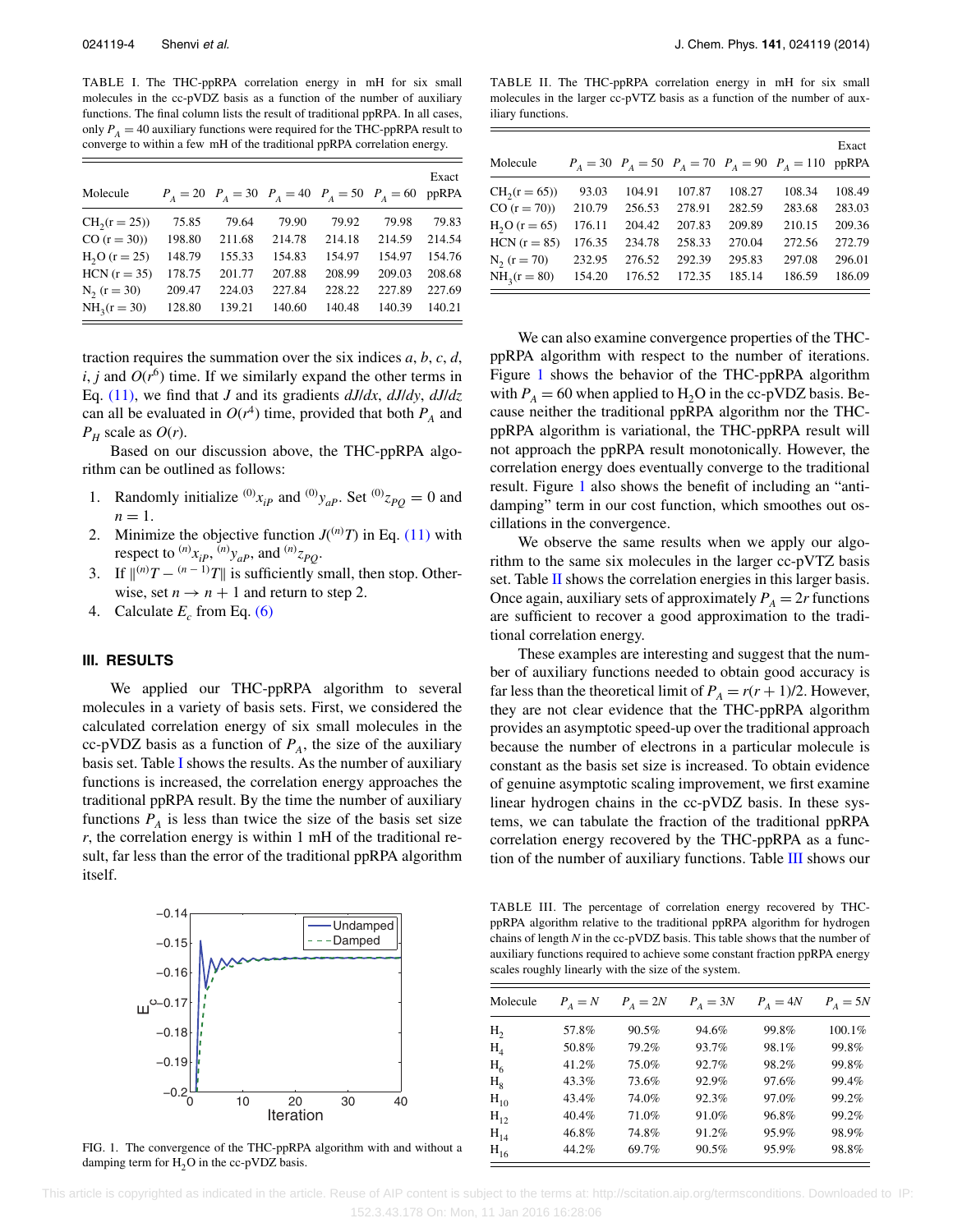<span id="page-5-1"></span>TABLE IV. The percentage of correlation energy recovered by THC-ppRPA algorithm relative to the traditional ppRPA algorithm for alkanes with *N* carbon atoms in the cc-pVDZ basis. Again, the number of auxiliary functions required to achieve some constant fraction ppRPA energy scales roughly linearly with the size of the system.

| Molecule        | $P_{A} = 20N$ | $P_{A} = 40N$ | $P_A = 60N$ | $P_A = 80N$ |
|-----------------|---------------|---------------|-------------|-------------|
| CH <sub>A</sub> | 87.2%         | 99.7%         | 100.1%      | 100.2%      |
| $C_2H_6$        | 89.2%         | 99.6%         | 99.9%       | 100.2%      |
| $C_3H_8$        | 90.2%         | 99.7%         | 99.8%       | 100.0%      |
| $C_4H_{10}$     | 91.1%         | 99.4%         | 100.0%      | 100.1%      |

results. Here, we can clearly see that the number of auxiliary functions  $P_A$  needed to obtain any particular fraction of the correlation energy (say, 90%) scales linearly with *r* rather than quadratically. The same result is seen in alkane chains, as shown in Table [IV.](#page-5-1) Once again, the number of auxiliary functions needed scales as*r*. This result implies that we are achieving an asymptotically significant compression of the excitation tensor  $T_{ij}^{ab}$ , since we require only  $O(r)$  auxiliary functions to achieve a good approximation instead of the  $O(r^2)$ functions which are required in principle to obtain an exact representation.

This linear scaling of  $P_A$  with *r* leads to an overall asymptotic reduction in the complexity of the algorithm, since the evaluation of the cost function and its derivatives require summation over at most 4 indices. We have also verified this scaling numerically. Figure [2](#page-5-2) shows the time required for a single evaluation of the cost function and gradient as a function of the size of the hydrogen chain or alkane molecule along with the linear best-fit of the data. The  $O(r^4)$  scaling of the algorithm is clearly visible in the case of the hydrogen chain. The slight deviation of the alkane running time scaling from the  $O(r^4)$  ideal is likely due to the fact the number of electrons, holes, and basis functions do not grow at a rate exactly proportional to the length of the carbon chain. For instance, if the running time for alkanes were plotted against the number of electrons, a linear best fit would yield a scaling of *r*4.24.

<span id="page-5-2"></span>

FIG. 2. The computational cost in ms of a single evaluation of the cost function and gradient as a function of the size of the basis set, for hydrogen chains and alkanes. Hydrogen chains show clear  $O(r^4)$  scaling. Alkanes show slight deviation, which is primarily due to the fact that the number of electrons and holes are not quite directly proportional to the number of basis functions.

#### <span id="page-5-0"></span>**IV. DISCUSSIONS AND CONCLUSIONS**

In this article, we have introduced the THC-ppRPA algorithm for improving the asymptotic efficiency of the traditional ppRPA algorithm. Our method relies on the tensor decomposition of both the ERI tensor  $2\epsilon$  and the excitation tensor  ${}^{2}T$ . Results here and elsewhere confirm that the number of auxiliary functions needed to accurately approximate both of these objects scales as  $O(r)$  rather than the theoretical limit of  $O(r^2)$ , where *r* is the total number of basis functions in our system. This reduction of order in the number of required auxiliary functions leads to a reduced asymptotic scaling; whereas the traditional ppRPA algorithm scales as  $O(r^6)$ , our THC-ppRPA algorithm scales as  $O(r^4)$ .

Two important insights were necessary for the formulation of our algorithm. First, the ppRPA equation had to be rewritten as a coupled-cluster-like equation. We implemented several other variations of THC-ppRPA that relied on doubleintegral and matrix formulations of the ppRPA equation, but these were unsuccessful in providing a stable, efficient algorithm. Only the coupled-cluster formulation allowed us to solve the ppRPA equations efficiently within a THC expansion. Second, the coupled-cluster equation had to be recast as an iterative, scalar optimization problem. Solving the original Ricatti equation in Eq. [\(4\)](#page-2-1) directly would not lead to a speedup because it requires us to obtain the full, rank-4 tensor  ${}^{2}T$ from its THC components, an expansion that requires  $O(r^6)$ time. However, we could have converted Eq. [\(4\)](#page-2-1) into a *noniterative* scalar optimization problem by minimizing the cost function

$$
J(T) = \sum_{abij} \left( (\epsilon_a + \epsilon_b - \epsilon_i - \epsilon_j) T_{ij}^{ab} - f_{ij}^{ab}(T) \right)^2.
$$
 (18)

Although this approach would have allowed us to avoid explicitly expanding *T*, notice that it requires us to calculate the term  $\left\| f_{ij}^{ab}(T) \right\|^2$  and its derivative. Unfortunately, if we express this term using its THC components, we find that its evaluation carries a cost of  $O(r^5)$ , which would increase our asymptotic scaling. We circumvented this problem through the iterative approach, which replaced  $\left\| \int_{ij}^{ab} (T) \right\|^2$ with  $|| f_{ij}^{ab} (n-1)T ||^2$  (see Eq. [\(11\)\)](#page-3-4). This latter term depends on  $(n-1)T$  rather than  $(n)T$ , which is the variable over which we are optimizing. As a result, the derivative of the  $|| f_{ij}^{ab}({}^{(n-1)}T) ||^2$  term with respect to  ${}^{(n)}T$  is zero. The term can be discarded for the purposes of optimization and the overall  $O(r^4)$  scaling of our algorithm can be retained.

At this point, it is helpful to put our work in the context of the broader application of THC to coupled-cluster theory. It was shown in Ref. [28](#page-7-19) that CCSD can theoretically be implemented in  $O(r^4)$  operations using tensor hypercontraction. Because algorithms like CISD, QCISD, $^{28}$  $^{28}$  $^{28}$  and CC2<sup>32</sup> can all be obtained through a truncation of terms in the CCSD equations, the result in Ref. [28](#page-7-19) proves that the scaling of these other algorithms can also be reduced through the application of THC. What is more, the recent discovery that phRPA and ppRPA can both be written as coupled-cluster-like equations<sup>[16,](#page-7-14) [20](#page-7-15)</sup> showed that THC-RPA can also be viewed—in principle—as a subset of THC-CCSD. However, in practice,

 This article is copyrighted as indicated in the article. Reuse of AIP content is subject to the terms at: http://scitation.aip.org/termsconditions. Downloaded to IP: 152.3.43.178 On: Mon, 11 Jan 2016 16:28:06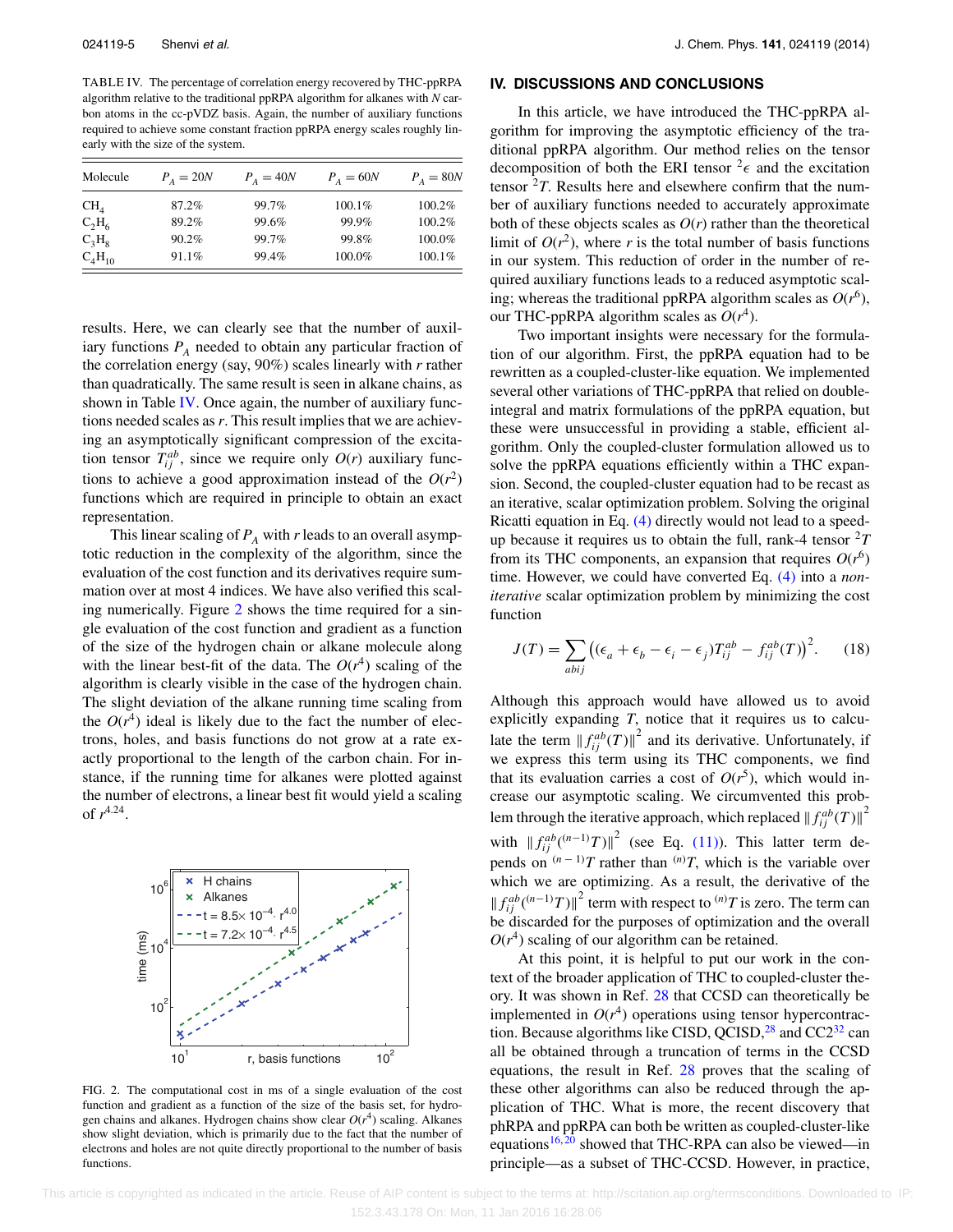many of these THC methods must be treated separately from THC-CCSD because they will display quite different scaling behavior than the THC-CCSD algorithm and will make use of different solution techniques.

A good example of the differences that can arise even between closely related THC algorithms is provided by the contrast between phRPA and ppRPA. Both phRPA and ppRPA are—in principle—special cases of the CCSD equations. Both phRPA and ppRPA can also be straightforwardly implemented using exact matrix diagonalization that requires  $O(r^6)$  operations.<sup>5</sup> However, it was shown that the scaling of phRPA could be reduced to  $O(r^4 \log r)$  and later to  $O(r^3)$  by applying  $RI^{36}$  $RI^{36}$  $RI^{36}$  and THC techniques,<sup>[14](#page-7-10)</sup> respectively. Despite the close connection of the phRPA and ppRPA algorithms, the ppRPA equations cannot be solved as efficiently as the pHRPA equations due to the different ways in which the indices are entangled in the two different methods. For example, the most costly term in the Ricatti equations for both pHRPA and ppRPA involves the product  $T \cdot \epsilon \cdot T$  (see the last term in Eq. [\(4\).](#page-2-1) In ppRPA, this term can be written as the THC expansion,

$$
\sum_{klcd} t_{kl}^{ab} \epsilon_{cd}^{kl} t_{ij}^{cd} = \sum_{PQTU} y_{aP} \cdot y_{bQ} \cdot x_{iT} \cdot x_{jU}
$$

$$
\cdot \left[ \sum_{RS} x h_{PR} \cdot x h_{QS} \cdot y h_{TR} \cdot y h_{US} \cdot z_{PQ} \cdot H_{RS} \cdot z_{TU} \right].
$$

$$
(19)
$$

Notice that there is no way to evaluate the quantity inside the brackets in fewer than  $O(r^5)$  operations. In contrast, the corresponding term in the phRPA equations can be written as

$$
\sum_{klcd} t_{ik}^{ac} \epsilon_{cd}^{kl} t_{lj}^{db} = \sum_{PU} y_{aP} \cdot y_{bU} \cdot x_{iP} \cdot x_{jU}
$$
\n
$$
\cdot \left[ \sum_{QRST} x h_{QR} \cdot y h_{QR} \cdot x h_{TS} \cdot y h_{TS} \cdot z_{PQ} \cdot H_{RS} \cdot z_{TU} \right].
$$
\n(20)

In this case, the quantity inside the brackets can be evaluated in only  $O(r^3)$  operations through a clever ordering of summations. This marked difference in complexity is what enables THC-phRPA to be implemented with  $O(r^3)$  scaling while the best known scaling for THC-ppRPA is the  $O(r^4)$ scaling demonstrated in this paper. This example shows that, despite their similarities, the phRPA and ppRPA equations cannot be solved using the same techniques with the same reduction in cost. The THC-ppRPA algorithm should be developed and studied separately from other THC algorithms, as we have done in this article.

One important question that arises from our work is when the crossover between traditional ppRPA and THC-ppRPA occurs. For what system size *r* does THC-ppRPA become more efficient than traditional ppRPA? Here, we are hesitant to offer a definitive number for multiple reasons. First, there are many different equivalent approaches for solving the traditional ppRPA equations (matrix diagonalization, double integral formulation, Ricatti formulation) and each will require different computational resources. For example, our own experience has shown that the solution of the double integral for-mulation (see Ref. [15\)](#page-7-11) can be tens to hundreds of times more costly than the solution of the matrix formulation. Because the application of the ppRPA method to molecules is relatively new, it is not yet clear which methodology should be viewed as the "standard" one or how it can be implemented most efficiently. The crossover point between traditional ppRPA and THC-ppRPA will therefore depend on which "traditional" ppRPA method is implemented. Second, the cost of the THCppRPA algorithm will depend on the number of auxiliary functions  $P_A$  and  $P_H$  required for an accurate approximation of the excitation tensor and the ERI tensor. Because this number will be strongly system-dependent, the crossover point will likewise be strongly system-dependent. A related concern is that the level of accuracy deemed acceptable will determine the number of auxiliary functions and the degree of convergence required, both of which will affect the THC-ppRPA algorithm's cost. For all these reasons, while we believe that the crossover point is likely to be large ( $r \approx 500$ ) due to the high prefactor of THC-ppRPA, declaring a single crossover point would depend on too many factors to be of much use. And certainly, future implementations of THC-ppRPA can work on reducing the crossover point without knowing the precise location of the crossover point for a particular system.

Two major areas for future work exist. The most important area for improvement is the large computational prefactor required by our algorithm. While we have shown that our asymptotic scaling is  $O(r^4)$ , the use of THC introduces a substantial prefactor that, for small values of *r*, can overwhelm any improvement due to the lower-order scaling. This result is not surprising, given that the same problem is faced by other THC algorithms. Nonetheless, it represents a very important challenge whose solution could significantly improve the practicality of THC-ppRPA. Currently, a *single* evaluation of the THC-ppRPA cost function and its gradient for a problem like  $H_2O$  in the cc-pVDZ basis is not significantly more expensive than its solution by traditional ppRPA. However, THC-ppRPA requires many evaluations of the cost function and its gradient, first for the optimization of the cost function *J* during a single iteration and then for the repeated iterations required to solve the coupled-cluster equation. The overall performance of the algorithm could then be improved either by reducing the number of optimization steps or the number of iterations required for convergence.

A second area of investigation involves the use of THC-ppRPA to correct DFT functionals. While long-range dispersive forces are not captured by many popular DFT functionals, they are captured by RPA.<sup>[5,](#page-7-8) [15,](#page-7-11) [18](#page-7-13)</sup> The ppRPA also accurately describes the dissociation of  $H_2^+$ , avoiding the delocalization error of DFT, in contrast to phRPA.<sup>10,[12](#page-7-7)</sup> As a result, we could imagine starting with a DFT calculation and then empirically "mixing in" the results of a ppRPA calculation to qualitatively add in these neglected effects. Because our hybrid scheme would only require inclusion of the qualitative properties of the THC-ppRPA calculation (like its inclusion of dispersion effects), it is possible that a very small number of auxiliary functions could be used to capture these effects, far smaller than the number which